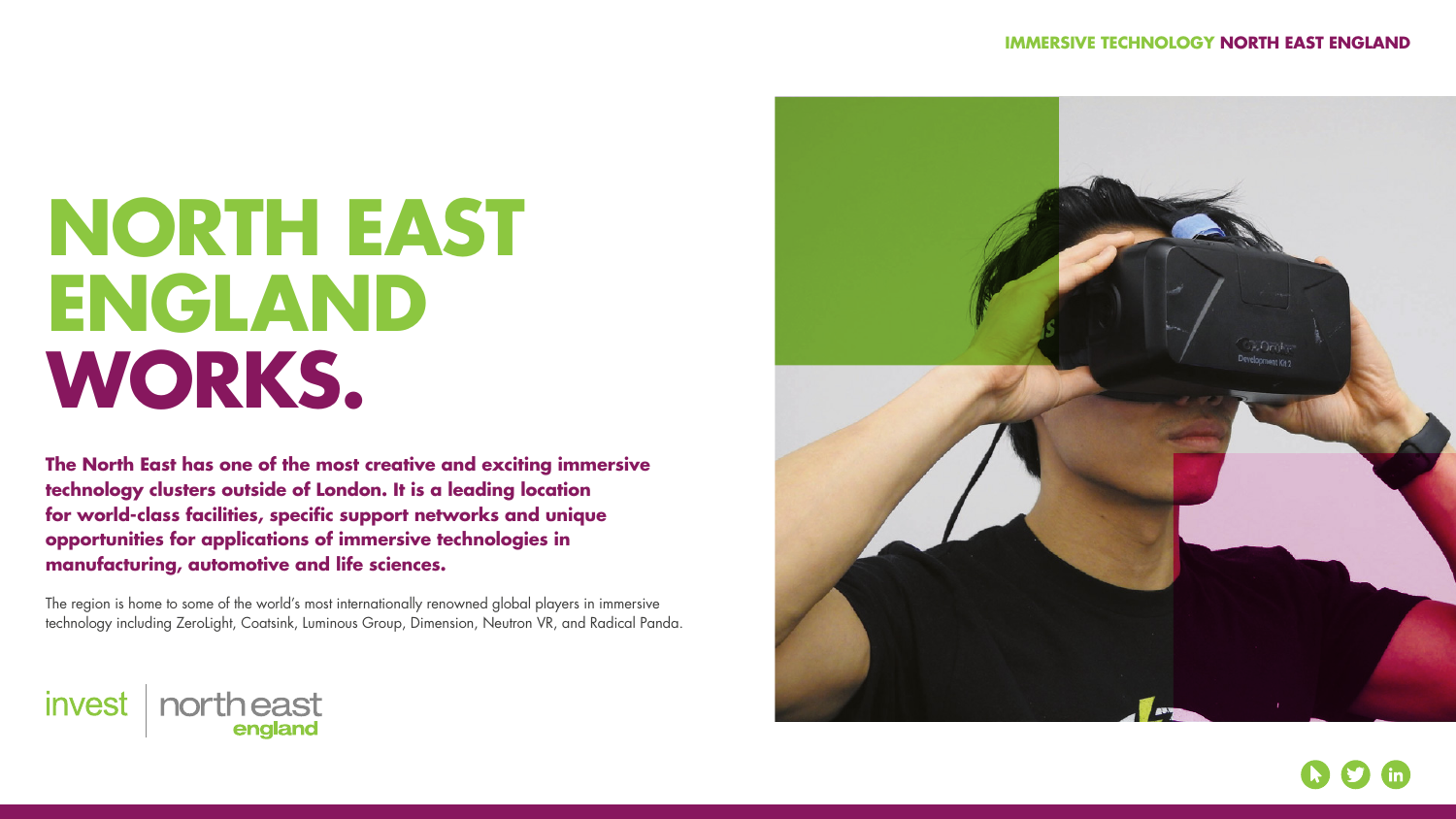#### **Why immersive technology companies choose to locate in North East England**

- Access to a large talent pool of developers
- High quality office accommodation, collaborative innovation hubs and studio space for all sizes of companies
- Access to an outstanding portfolio of physical space and innovative kit for immersive technology companies
- The region has world-leading capabilities in digital technology, video games, visual effects and animation
- Specialist university courses designed for the immersive tech sector
- Unrivalled access to business networks and cluster groups primed to offer guidance and advice across a range of topics.

#### **Access to markets utilising immersive technology**

North East England contains a cluster of international firms from the digital and advanced manufacturing sectors.

The region has significant early immersive technology adopter sectors, such as advanced manufacturing, subsea, offshore, and automotive, that are integrating innovative virtual reality, augmented reality and robotic technologies into their operations in the North East.

As a testbed location, companies located here can work with a nationally significant and collaborative advanced manufacturing base to develop immersive technology products.



invest | northeast england



The highest proportion of any English region

#### **AkzoNobel**

AkzoNobel is a Dutch manufacturing company holding a £14.2 billion turnover and working in 80 countries across the globe. From its North East base, AkzoNobel chose to work with the Innovation Team at Digital Catapult NETV, who provided horizon scanning services. As a result of this project AkzoNobel went on to work with 3 SMEs to produce proof of concepts in partnership with their teams, including one hologram project.

#### **Komatsu**

Komatsu is a Japanese manufacturing company employing more than 400 workers in the North East and specialising in hydraulic tracked excavators. The company has implemented a worksite simulator into its training and, with the help of local tech companies, has created a realistic virtual training environment for their employees.

#### **Dyer Engineering**

Dyer Engineering is a group of fabrication and machining businesses with a wide range of capabilities to manufacture metal components and structures. Dyer has been serving sectors including rail, automotive, defence and oil and gas from its site in County Durham. Dyer participated in the Digital Catapult NETV's digital manufacturing programme pilot in 2018 and has recently developed a proof of concept for a VR factory tour provided by a local tech start-up.









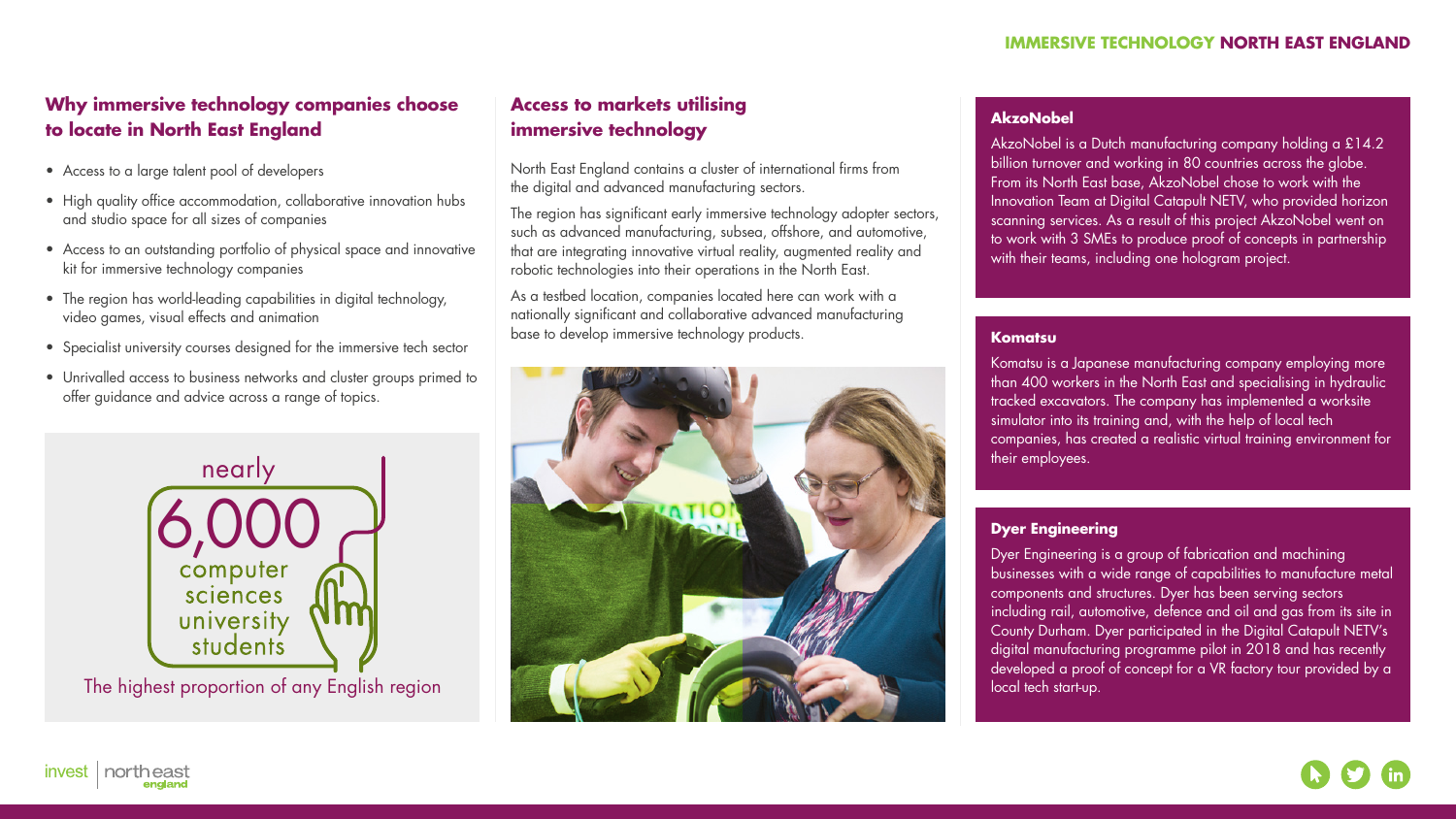#### **IMMERSIVE TECHNOLOGY NORTH EAST ENGLAND**

#### **Unbeatable skills availability**

There are over 32,000 people are employed in the region's digital sector and the region has a well-established market of loyal, skilled employees.

The North East digital workforce is loyal, with companies reporting fewer staff shortages than in other parts of the UK. This, linked to a high percentage of graduates staying in the region after their studies, ensures companies locating here can appoint the right talent from junior level to senior management.

Five universities in North East England ensure the region is a hot bed for talent and skills, with each university offering innovative and specialist courses aimed at the immersive technology sector. Programmes such as Sunderland University's Digital Incubator also support the skills pipeline by connecting students and graduates with local studios to work on live projects and research and development.

Our further education facilities are equally focused on developing the next generation of tech pioneers. For example, Gateshead College's Level 3 Emerging Technologies course provides students with access to PROTO's specialist kit, such as motion capture and 3D character capture, to work on live projects and connects games students for immersive games jams.

#### **Assets and facilities**

Tech companies moving to the North East can enjoy access to an outstanding portfolio of physical space and technical support for new and growing businesses. These facilities offer office accommodation, innovative hubs and a wide range of specialist business support.

Key facilities ready to support immersive technology businesses include:

**• PROTO** in Gateshead is Europe's first dedicated centre for emerging technologies. Its world-class facilities include a motion capture studio, sound stage for digital content creation and a photogrammetry rig to create 3D models. Local tech companies get cost-effective access to kit, studio space and expertise to create and

**• North East Tees Valley Immersive Lab** gives businesses the chance to experience immersive technology – such as augmented reality, virtual reality and mixed reality – first-hand to improve the impact and efficiency of the technology and to educate them on the value of adopting immersive technologies. Academic and research institutions also work with the lab to advise industry on opportunities

- test new immersive experiences
- for market growth
- 
- of fledging entrepreneurs

invest | northeast england

**• Immersive Incubation Hub** supports start-up games and immersive technology companies. It provides funding to access specialists, community and in-house consultants and connect businesses to leading companies such as Apple, Epic, Steam and publishers, as well as providing desk and office space

**• TusPark**, located close to Newcastle Central station, is a city centre incubator with connections nationally and internationally that offers its members access to office space, workshops and a network









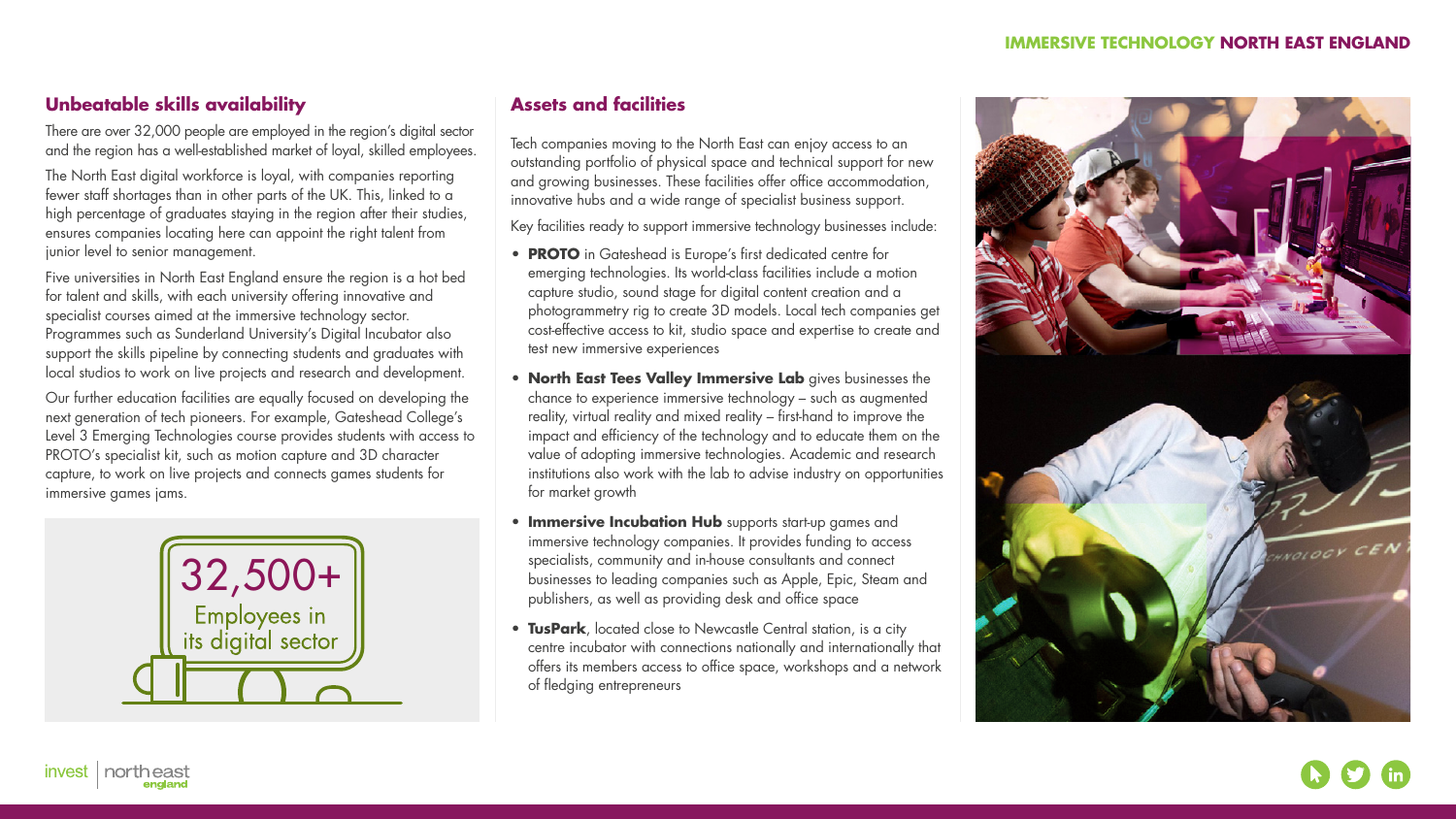#### **IMMERSIVE TECHNOLOGY NORTH EAST ENGLAND**



The North East has the fastest average broadband connection speed in England

#### **Unrivalled business networks**

The North East's tech sector is one of the most supportive business networks in the UK. Businesses locating here can access an array of specialist networks that provide advice, support and opportunities for collaboration in digital and tech.

- **• VRTGO LABS** VRTGO Labs is the UK's first industry-led VR and AR centre of excellence that brings together the best VR and AR companies, academia and freelancers to collaborate on the development and commercial application of these emerging technologies.
- **• Digital Catapult North East Tees Valley (NETV)** supports businesses from across the region to explore the growth and adoption of advanced digital technologies to improve the productivity and performance of organisations.
- **• Dynamo** Dynamo is a volunteer led group set up with the core mission to 'Grow the North East IT Economy' through collaboration, innovation and skills.
- **• Digital Union** The largest network of Digital businesses across the North East. Their aim is to represent the sector and provide flexible and adaptable business support that can be accessed by Digital Union members at all stages in their business cycle
- **Innovation SuperNetwork** brings together more than 50 partners and over 5,000 businesses to share new ideas, market opportunities, knowledge and funding to support innovative businesses in the North East.

#### **Connectivity**

North East England provides direct access to locations worldwide, with flights to major cities and European hubs via Newcastle International Airport. To the south of the region is Teesside Airport which offers additional flights to the UK and Europe.

The three major train stations in the region, Durham, Newcastle and Sunderland. All offer fast and frequent rail links to London (2 hours 45 mins), Birmingham (3 hours), Manchester (2 hours 30 mins) and Edinburgh (1 hour 30 mins).

The Tyne and Wear conurbation benefits from a light rail system with over 60 stations and some of the least congested roads, with an average commute to work of less than 30 minutes.

The region also has excellent digital infrastructure including Stellium data centre and the fastest broadband speed in England.

**"Opening an office in the North East of England ensures that we can continue to work closely with our UK customers, it enables us to attract talent in the UK's only immersive technology cluster and to continue our growth in providing data driven VR simulation to organisations whose activities are Risky, Remote or Rare."**

Co-founder of VRAI, Pat O'Connor.

invest | northeast england